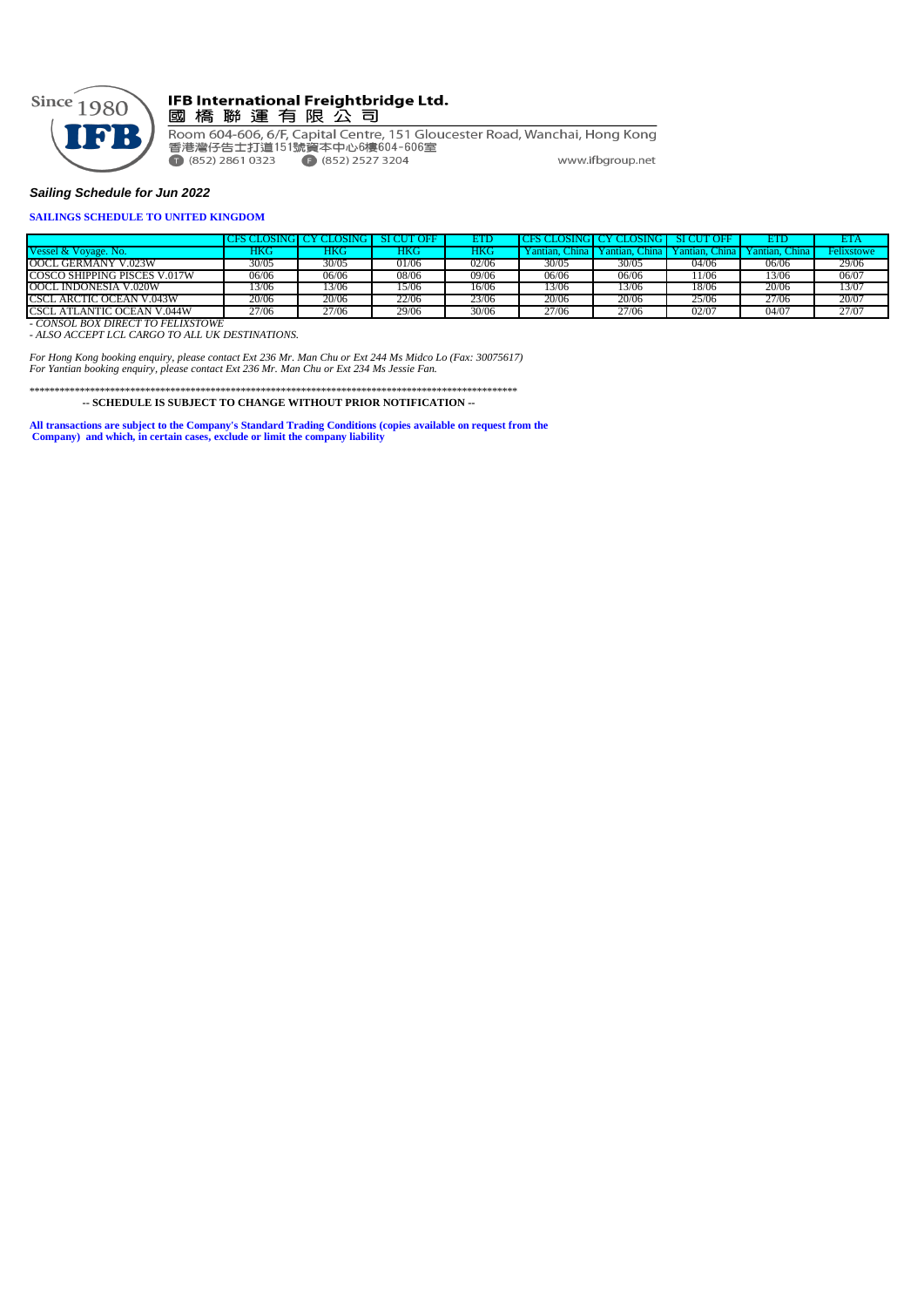

# IFB International Freightbridge Ltd.<br>國 橋 聯 運 有 限 公 司

Room 604-606, 6/F, Capital Centre, 151 Gloucester Road, Wanchai, Hong Kong 香港灣仔告士打道151號資本中心6樓604-606室 • (852) 2527 3204 www.ifbgroup.net

*Sailing Schedule for Jun 2022*

#### **SAILINGS SCHEDULE TO LE HAVRE AND ANTWERP**

|                             | CY CLOSING SI CUT OFF |                                                           | <b>ETD</b> | ETA   |
|-----------------------------|-----------------------|-----------------------------------------------------------|------------|-------|
| Vessel & Voyage. No.        |                       | Yantian, China   Yantian, China   Yantian, China Le Havre |            |       |
| TO BE ADVISED               | 02/06                 | 31/05                                                     | 04/06      | 03/07 |
| <b>MOL TRADITION V.017W</b> | 09/06                 | 07/06                                                     | 1/06       | 10/07 |
| AL DAHNA EXPRESS V.018W     | 16/06                 | 14/06                                                     | 18/06      | .7/07 |
| TO BE ADVISED               | 23/06                 | 21/06                                                     | 25/06      | 24/07 |
| TO BE ADVISED               | 30/06                 | 28/06                                                     | 02/07      | 31/07 |

|                                  | .'Y CLOSE | <b>SICUT OFF</b> | <b>ETD</b> | ETA      |
|----------------------------------|-----------|------------------|------------|----------|
| Vessel & Voyage. No.             | Y antian  | Yantian          | Yantian    | Le Havre |
| CMA CGM PALAIS ROYAL V 0FLCDW1MA | 30/05     | 27/05            | 01/06      | 26/06    |
| CMA CGM CONCORDE V 0FLCFW1MA     | 06/06     | 02/06            | 08/06      | 03/07    |
| TO BE ADVISED                    | 13/06     | 10/06            | 15/06      | 10/07    |
| CMA CGM TROCADERO V 0FLCJW1MA    | 20/06     | 17/06            | 22/06      | 17/07    |
| <b>TO BE ADVISED</b>             | 27/06     | 24/06            | 29/06      | 24/07    |

|                                 | CY CLOSING | SI CUT OFF | <b>CY CLOSING</b> | <b>SICUT OFF</b> | ETD   | ETD            | ETA     |
|---------------------------------|------------|------------|-------------------|------------------|-------|----------------|---------|
| Vessel & Voyage. No.            | HKG        | HKG        | ∕antian. China l  | Yantian. China I | HKG   | Zantian. China | Antwerp |
| <b>JAIN SNAN EXPRESS V.026W</b> | 30/05      | 26/05      | 03/06             | 01/06            | 31/05 | 06/06          | 07/07   |
| <b>BRUSSELS EXPRESS V.021W</b>  | 06/06      | 02/06      | 10/06             | 08/06            | 07/06 | 13/06          | 14/07   |
| UMM OARN V.021W                 | 3/06       | 09/06      | 17/06             | 15/06            | 14/06 | 20/06          | 21/07   |
| <b>HMM GAON V.005W</b>          | 20/06      | 6/06       | 24/06             | 22/06            | 21/06 | 27/06          | 28/07   |
| TO BE ADVISED                   | 27/06      | 23/06      | 01/07             | 29/06            | 28/06 | 04/07          | 04/08   |

*For bookings to France, please contact Ext 239 Mr. Bosco Cheung (Fax: 30075619)*

\*\*\*\*\*\*\*\*\*\*\*\*\*\*\*\*\*\*\*\*\*\*\*\*\*\*\*\*\*\*\*\*\*\*\*\*\*\*\*\*\*\*\*\*\*\*\*\*\*\*\*\*\*\*\*\*\*\*\*\*\*\*\*\*\*\*\*\*\*\*\*\*\*\*\*\*\*\*\*\*\*\*\*\*\*\*\*\*\*\*\*\*\*\*\*\*\*

 **-- SCHEDULE IS SUBJECT TO CHANGE WITHOUT PRIOR NOTIFICATION --**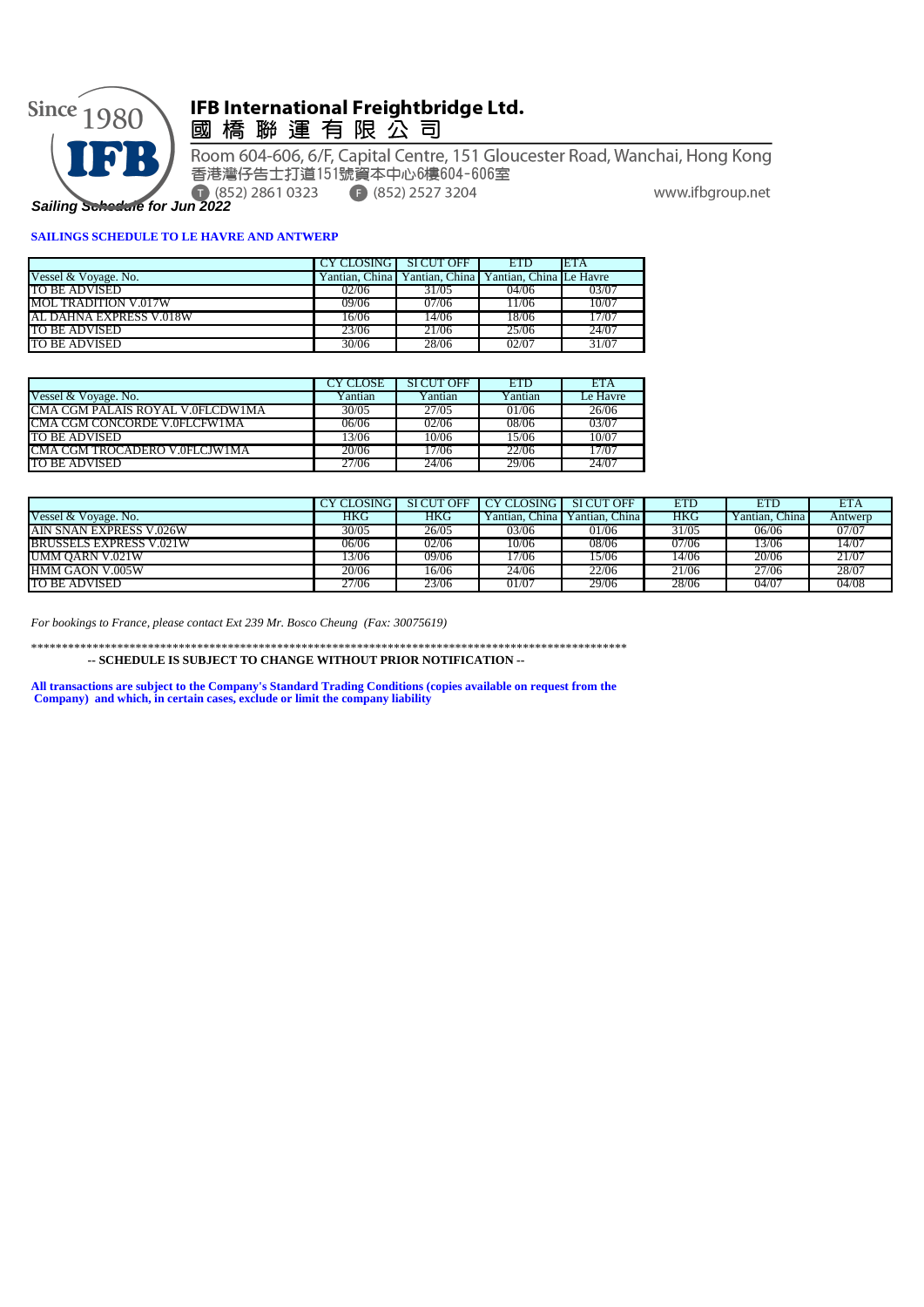

# IFB International Freightbridge Ltd. 國 橋 聯 運 有 限 公 司

Room 604-606, 6/F, Capital Centre, 151 Gloucester Road, Wanchai, Hong Kong 香港灣仔告士打道151號資本中心6樓604-606室

**E** (852) 2527 3204

www.ifbgroup.net

#### **SAILINGS SCHEDULE TO SWITZERLAND**

|                                |       | CFS CLOSING CY CLOSING |       | SI CUT OFF I CY CLOSING SI CUT OFF |                      | <b>ETD</b> | ETD                | ETA        | ETA     |
|--------------------------------|-------|------------------------|-------|------------------------------------|----------------------|------------|--------------------|------------|---------|
| Vessel & Voyage, No.           | HKG   | HKG                    | HKG   | Yantian.                           | China Yantian, China | <b>HKG</b> | ∕antian. C<br>:hın | Rotterdam  | Hamburg |
| AIN SNAN EXPRESS V.026W        | 23/05 | 30/05                  | 26/05 | 03/06                              | 01/06                | 31/05      | 06/06              | 01/07      | 04/07   |
| <b>BRUSSELS EXPRESS V.021W</b> | 30/05 | 06/06                  | 02/06 | 10/06                              | 08/06                | 07/06      | 3/06               | 08/0       | 1/07    |
| UMM OARN V.021W                | 06/06 | 3/06                   | 09/06 | 7/06                               | 15/06                | 14/06      | 20/06              | 5/0        | 18/07   |
| <b>HMM GAON V.005W</b>         | 13/06 | 20/06                  | 16/06 | 24/06                              | 22/06                | 21/06      | 27706              | $22/0^{-}$ | 25/07   |
| TO BE ADVISED.                 | 20/06 | 27/06                  | 23/06 | 01/07                              | 29/06                | 28/06      | 04/07              | 29/07      | 01/08   |

*- CONSOL BOX EX SHENZHEN/HONG KONG TO SWITZERLAND*

|                             | CFS CLOSING | <b>ETD</b> | <b>ETA</b> |
|-----------------------------|-------------|------------|------------|
| Vessel & Voyage. No.        | <b>HKG</b>  | HKG        | La Spezia  |
| TO BE ADVISED               | 24/05       | 01/06      | 27/06      |
| <b>TALOS V.0546-047W</b>    | 31/05       | -08/06     | 04/07      |
| <b>CSCL VENUS V.064W</b>    | 07/06       | 15/06      | 1707       |
| TO BE ADVISED               | 14/06       | 22/06      | 18/07      |
| THALASSA ELPIDA V.0549-041W | 21/06       | 29/06      |            |

*For bookings enquiry, please contact Ext 233 Ms Fonny Lo or Ext 239 Mr. Bosco Cheung (fax: 30075618)*

\*\*\*\*\*\*\*\*\*\*\*\*\*\*\*\*\*\*\*\*\*\*\*\*\*\*\*\*\*\*\*\*\*\*\*\*\*\*\*\*\*\*\*\*\*\*\*\*\*\*\*\*\*\*\*\*\*\*\*\*\*\*\*\*\*\*\*\*\*\*\*\*\*\*\*\*\*\*\*\*\*\*\*\*\*\*\*\*\*\*\*\*\*\*\*\*\*  **-- SCHEDULE IS SUBJECT TO CHANGE WITHOUT PRIOR NOTIFICATION --**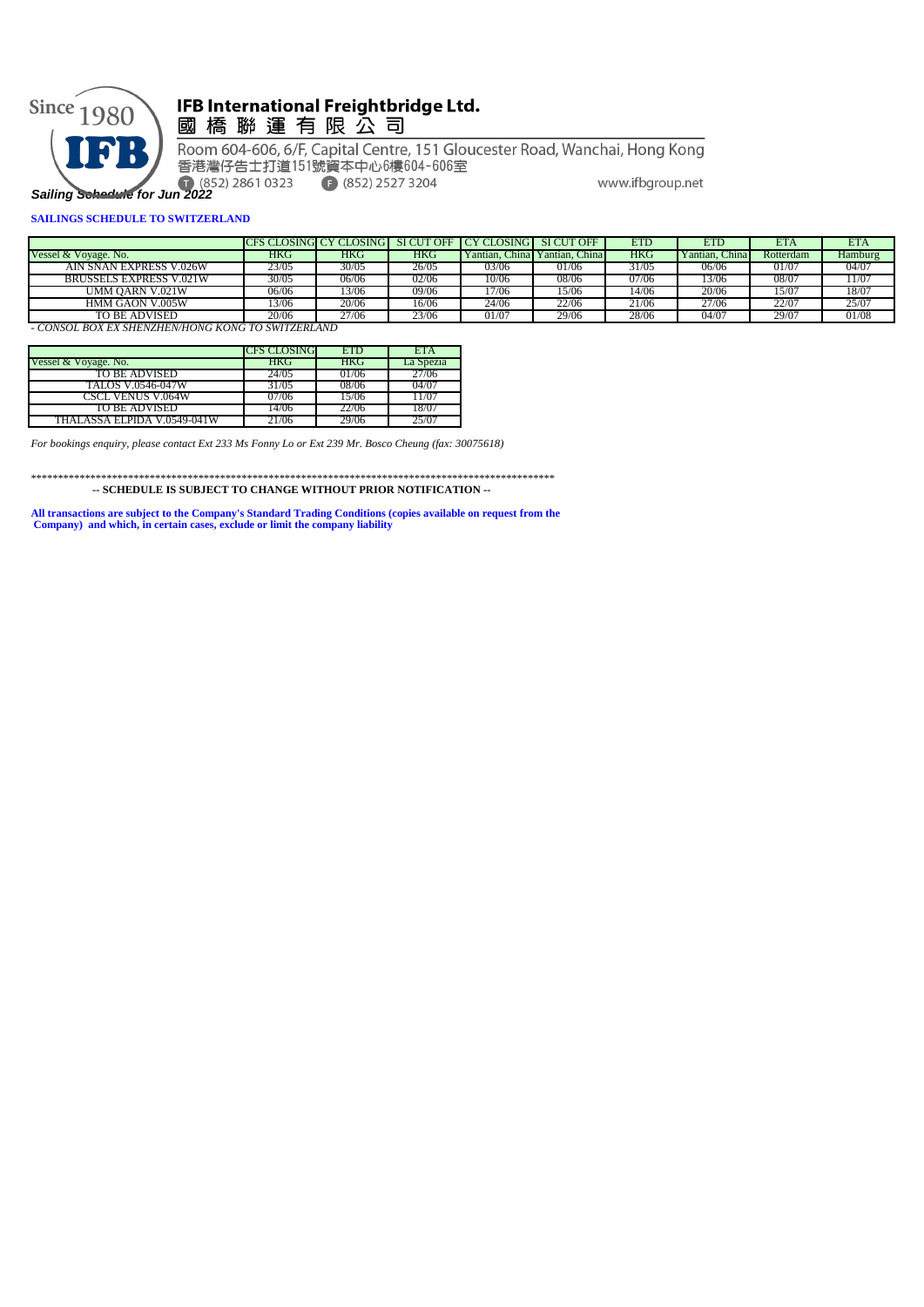

# IFB International Freightbridge Ltd.

國橋聯運有限公司

Room 604-606, 6/F, Capital Centre, 151 Gloucester Road, Wanchai, Hong Kong 香港灣仔告士打道151號資本中心6樓604-606室 • (852) 2527 3204 www.ifbgroup.net

*Sailing Schedule for Jun 2022*

#### **SAILINGS SCHEDULE TO MEDITERRANEAN**

#### *EXPRESS SAILINGS TO WEST MEDITERRANEAN*

|                      | CLOSING-      | SI CUT<br>OFF | 7 CLOSING I | <b>SI CUT OFF</b> | <b>ETD</b>    | <b>ETD</b> | <b>ETA</b> | ETA   |
|----------------------|---------------|---------------|-------------|-------------------|---------------|------------|------------|-------|
| Vessel & Voyage. No. | Shekou, China | Shekou, China | HKG         | <b>HKG</b>        | Shekou, China | <b>HKG</b> | Genova     | Fos   |
| ZEPHYR LUMOS V.006W  | 03/06         | 01/06         | 28/05       | 26/05             | 05/06         | 29/05      | 01/07      | 07/07 |
| AL NASRIYAH V.022W   | 10/06         | 08/06         | 04/06       | 02/06             | 12/06         | 05/06      | 08/07      | 4/07  |
| ZENITH LUMOS V.008W  | 7/06          | 15/06         | 1/06        | 09/06             | 19/06         | 12/06      | 15/07      | 21/07 |
| AL JASRAH V.023W     | 24/06         | 22/06         | 18/06       | 16/06             | 26/06         | 19/06      | 22/07      | 28/07 |
| TO BE ADVISED        | 01/07         | 29/06         | 25/06       | 23/06             | 03/07         | 26/06      | 29/07      | 04/08 |

*For bookings to Fos, please contact Mr Bosco Cheung Ext. 239 (Fax: 30075619 ) To Others MED SEA PORTS, pls contact Ex. 233 Ms Fonny Lo or Ex. 239 Mr Bosco Cheung (Fax: 30075618)*

\*\*\*\*\*\*\*\*\*\*\*\*\*\*\*\*\*\*\*\*\*\*\*\*\*\*\*\*\*\*\*\*\*\*\*\*\*\*\*\*\*\*\*\*\*\*\*\*\*\*\*\*\*\*\*\*\*\*\*\*\*\*\*\*\*\*\*\*\*\*\*\*\*\*\*\*\*\*\*\*\*\*\*\*\*\*\*\*\*\*\*\*\*\*\*\*\*  **-- SCHEDULE IS SUBJECT TO CHANGE WITHOUT PRIOR NOTIFICATION --**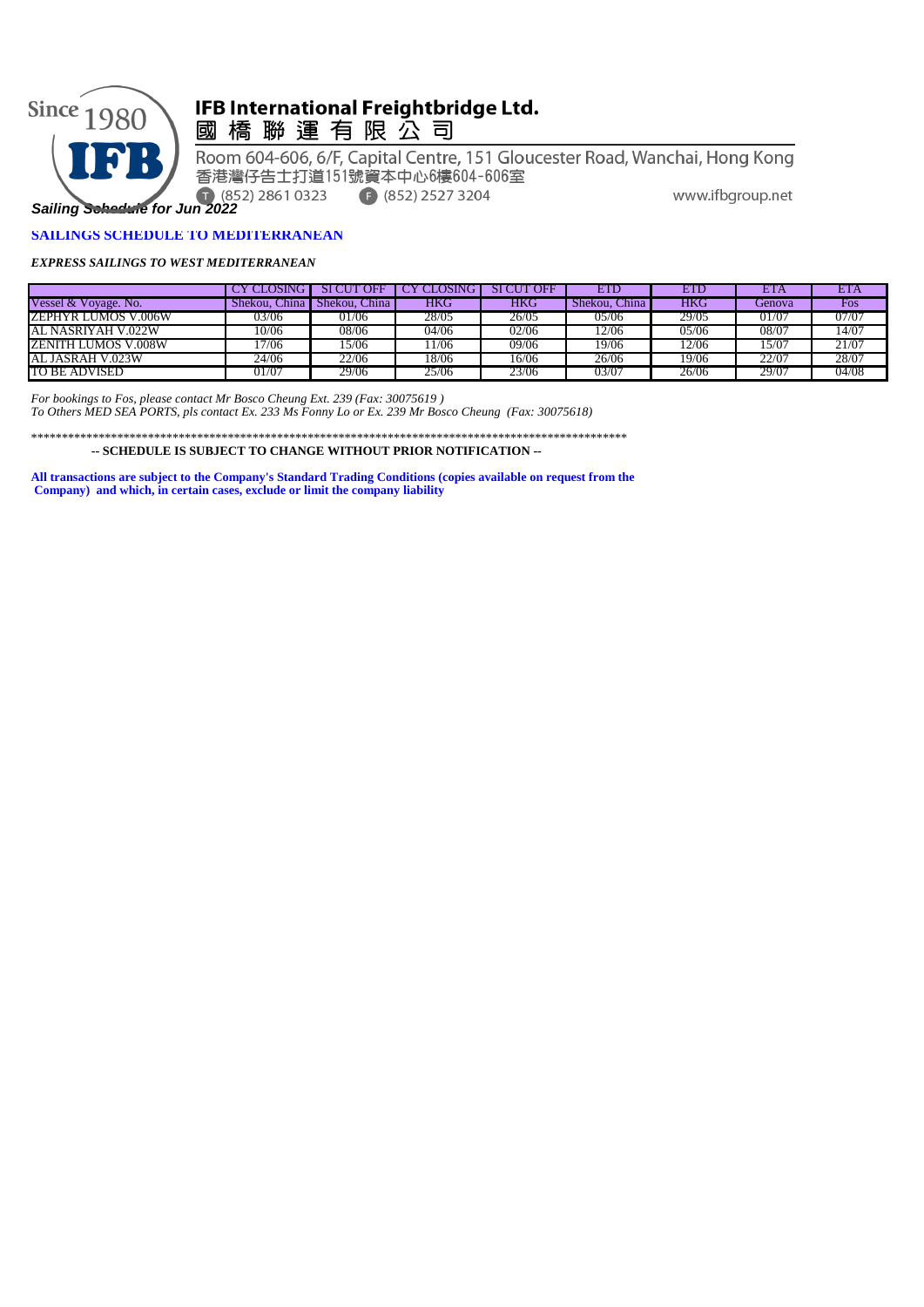

# IFB International Freightbridge Ltd.

國橋聯運有限公司

Room 604-606, 6/F, Capital Centre, 151 Gloucester Road, Wanchai, Hong Kong 香港灣仔告士打道151號資本中心6樓604-606室 (852) 2861 0323

 $F(852) 2527 3204$ 

www.ifbgroup.net

## **SAILINGS SCHEDULE TO IRELAND**

|                                | CY CLOSING SI CUT OFF |            | <b>ETD</b> | <b>ETA</b>    | <b>ETA</b> |
|--------------------------------|-----------------------|------------|------------|---------------|------------|
| Vessel & Voyage. No.           | HKG                   | <b>HKG</b> | <b>HKG</b> | <b>Dublin</b> | Cork       |
| MCC TOKYO V.222W               | 04/06                 | 02/06      | 07/06      | 19/07         | 18/07      |
| <b>IA7 TBN 1 V.223W</b>        | 1/06                  | 09/06      | 14/06      | 26/07         | 25/07      |
| <b>MAERSK TAI PHONG V.224W</b> | 18/06                 | 16/06      | 21706      | 02/08         | 01/08      |
| TO BE ADVISED                  | 25/06                 | 23/06      | 28/06      | 09/08         | 08/08      |
| TO BE ADVISED                  | 02/07                 | 30/06      | 05/01      | 16/08         | 15/08      |

|                      | <b>CY CLOSING SIGUT OFF</b> |       | ETD                                          | <b>ETA</b> | <b>ETA</b> |
|----------------------|-----------------------------|-------|----------------------------------------------|------------|------------|
| Vessel & Voyage. No. |                             |       | Yantian, China Yantian, China Yantian, China | Dublin     | Cork       |
| MSC VENICE V.221W    | 31/05                       | 30/05 | 03/06                                        | 12/07      | 05/07      |
| MSC ALEXANDRA V.222W | 07/06                       | 06/06 | 10 Jun                                       | 19/07      | 12/07      |
| MSC EVA V.223W       | 14/06                       | 13/06 | 17/06                                        | 26/07      | 19/07      |
| TO BE ADVISED        | 21/06                       | 20/06 | 24/06                                        | 02/08      | 26/07      |
| TO BE ADVISED        | 28/06                       | 27/06 | 01/07                                        | 09/08      | 02/08      |

*For bookings, please contact Ext 236 Mr. Man Chu (Fax: 30075617)*

\*\*\*\*\*\*\*\*\*\*\*\*\*\*\*\*\*\*\*\*\*\*\*\*\*\*\*\*\*\*\*\*\*\*\*\*\*\*\*\*\*\*\*\*\*\*\*\*\*\*\*\*\*\*\*\*\*\*\*\*\*\*\*\*\*\*\*\*\*\*\*\*\*\*\*\*\*\*\*\*\*\*\*\*\*\*\*\*\*\*\*\*\*\*\*\*\*

 **-- SCHEDULE IS SUBJECT TO CHANGE WITHOUT PRIOR NOTIFICATION --**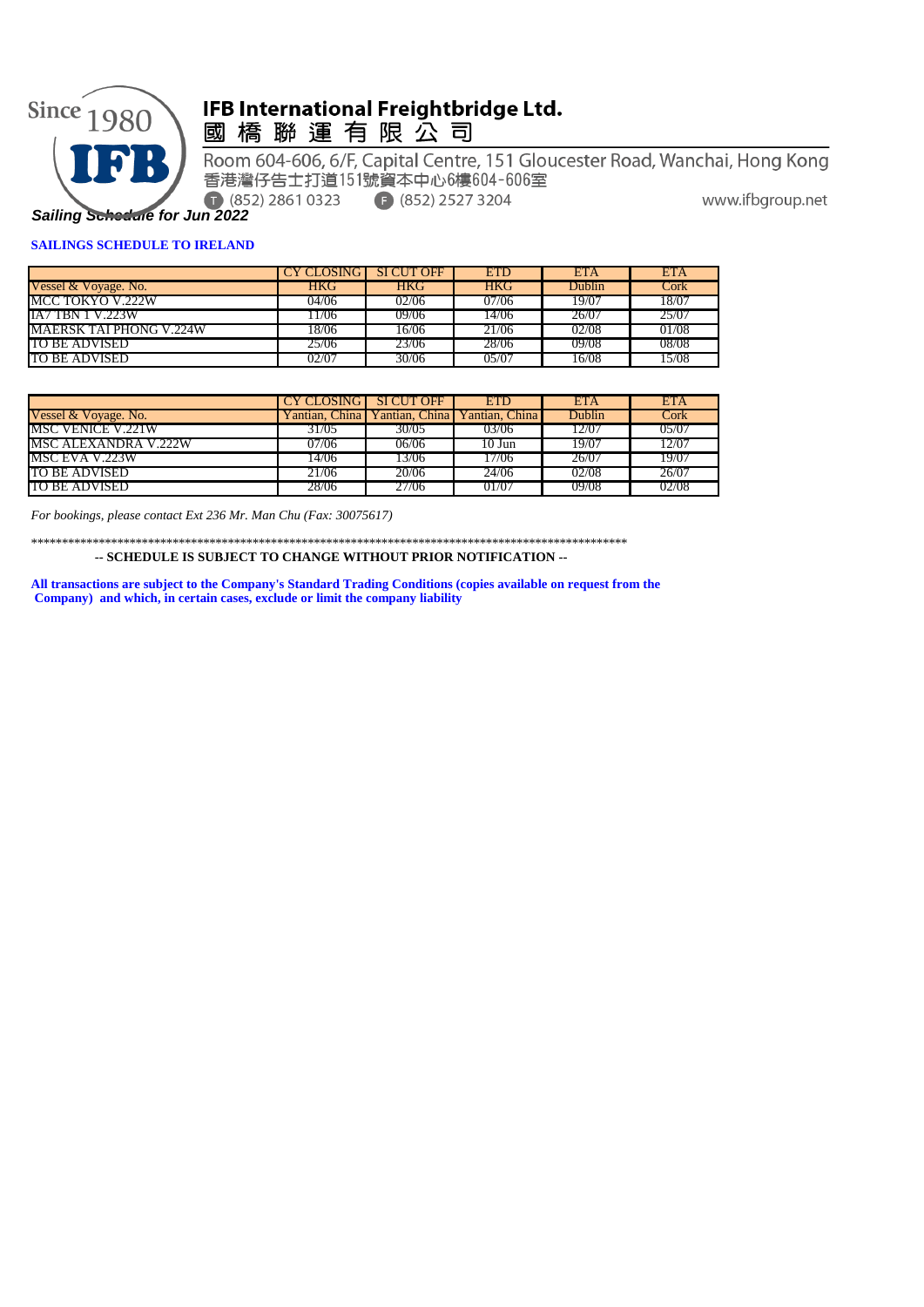

## IFB International Freightbridge Ltd. 國橋聯運有限公司

Room 604-606, 6/F, Capital Centre, 151 Gloucester Road, Wanchai, Hong Kong 香港灣仔告士打道151號資本中心6樓604-606室  $(852)$  2527 3204 www.ifbgroup.net

**Sailing Schedule for Jun 2022** 

| <b>SAILINGS SCHEDULE TO GERMANY AND THE NETHERLANDS</b> |       |       |       |                                                                |                               |            |                |            |                |
|---------------------------------------------------------|-------|-------|-------|----------------------------------------------------------------|-------------------------------|------------|----------------|------------|----------------|
|                                                         |       |       |       | <b>CFS CLOSING CY CLOSING SI CUT OFF CY CLOSING SI CUT OFF</b> |                               | <b>ETD</b> | ETD            | <b>ETA</b> | <b>ETA</b>     |
| Vessel & Voyage, No.                                    | HKG   | HKG   | HKG   |                                                                | Yantian, China Yantian, China | HKG        | Yantian, China | Rotterdam  | <b>Hamburg</b> |
| <b>BRUSSELS EXPRESS V.021W</b>                          | 23/05 | 30/05 | 26/05 | 05/06                                                          | 02/06                         | 31/05      | 08/06          | 01/07      | 05/07          |
| UMM OARN V.021W                                         | 30/05 | 06/06 | 02/06 | 13/05                                                          | 09/06                         | 07/06      | 15/06          | 08/07      | 12/07          |
| HMM GAON V.005W                                         | 06/06 | 13/06 | 09/06 | 20/05                                                          | 16/06                         | 14/06      | 22/06          | 15/07      | 19/07          |
| HMM GARAM V.005W                                        | 3/06  | 20/06 | 16/06 | 27/05                                                          | 23/06                         | 21/06      | 29/06          | 22/07      | 26/07          |
| TO BE ADVISED                                           | 20/06 | 27/06 | 23/06 | 03/06                                                          | 30/06                         | 28/06      | 06/07          | 29/07      | 02/08          |
| - CONSOL BOX DIRECT TO HAMBURG AND VIENNA               |       |       |       |                                                                |                               |            |                |            |                |

|                           | <b>CY CLOSING SI CUT OFF</b> |            | <b>ETD</b> | <b>ETA</b>     |
|---------------------------|------------------------------|------------|------------|----------------|
| Vessel & Voyage. No.      | <b>HKG</b>                   | <b>HKG</b> | <b>HKG</b> | <b>Hamburg</b> |
| TO BE ADVISED             | 30/05                        | 26/05      | 01/06      | 28/06          |
| EVER GLORY 1195-014W      | 06/06                        | 02/06      | 08/06      | 05/07          |
| <b>EVER ARM 1196-002W</b> | 13/06                        | 09/06      | 15/06      | 12/07          |
| TO BE ADVISED             | 20/06                        | 16/06      | 22/06      | 19/07          |
| <b>CSCL STAR V.074W</b>   | 27/06                        | 23/06      | 29/06      | 26/07          |

|                                |       | <b>CLOSING SI CUT OFF</b>       | <b>ETD</b>     | ETA     | <b>ETA</b> |
|--------------------------------|-------|---------------------------------|----------------|---------|------------|
| Vessel & Voyage. No.           |       | Yantian. Chinal Yantian. Chinal | Yantian, China | Hamburg | Rotterdam  |
| ICMA CGM BALLOMECDWIMA         | 30/05 | 27/05                           | 01/06          | (14/07) | 07/07      |
| CMA CGM GALAPAGOS 0MECFW1MA    | 06/06 | 03706                           | 08/06          | .1/07   | 14/07      |
| CMA CGM IGUACU 0MECHW1MA       | 3/06  | 10/06                           | 15/06          | 18/07   | 21/07      |
| CMA CGM PALAIS ROYAL 0FLCDW1MA | 20/06 | 7/06                            | 22/06          | 25/07   | 28/07      |
| TO BE ADVISED                  | 27/06 | 24/06                           | 29/06          | 01/08   | 04/08      |

*For bookings to Vienna and Hamburg, please contact Ext 264 Ms Natalie Yau (Fax: 30075689) For bookings to Netherlands, pls contact Ext 264 Ms Natalie Yau (Fax: 30075689)*

\*\*\*\*\*\*\*\*\*\*\*\*\*\*\*\*\*\*\*\*\*\*\*\*\*\*\*\*\*\*\*\*\*\*\*\*\*\*\*\*\*\*\*\*\*\*\*\*\*\*\*\*\*\*\*\*\*\*\*\*\*\*\*\*\*\*\*\*\*\*\*\*\*\*\*\*\*\*\*\*\*\*\*\*\*\*\*\*\*\*\*\*\*\*\*\*\*

 **-- SCHEDULE IS SUBJECT TO CHANGE WITHOUT PRIOR NOTIFICATION --**